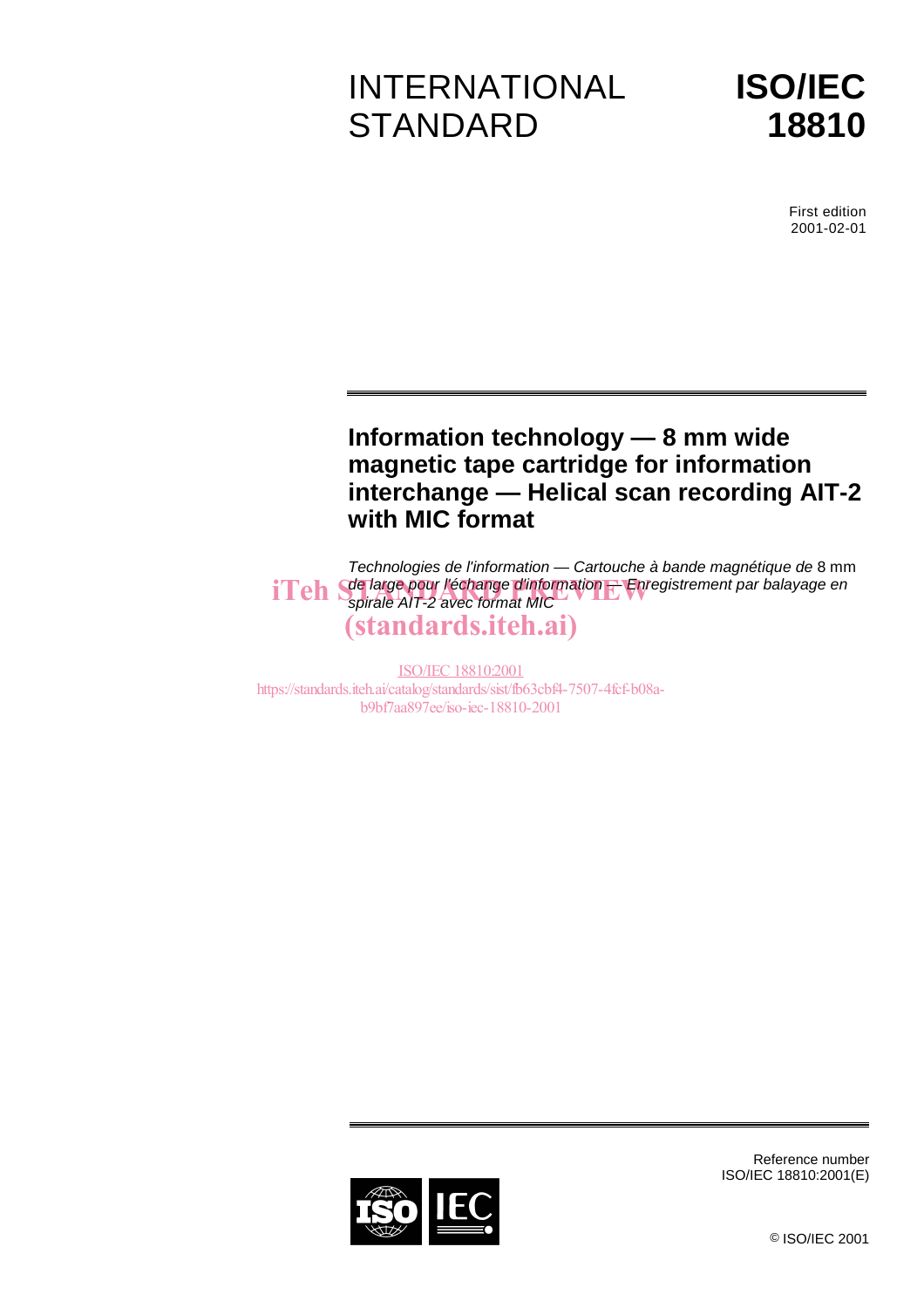#### **PDF disclaimer**

This PDF file may contain embedded typefaces. In accordance with Adobe's licensing policy, this file may be printed or viewed but shall not be edited unless the typefaces which are embedded are licensed to and installed on the computer performing the editing. In downloading this file, parties accept therein the responsibility of not infringing Adobe's licensing policy. The ISO Central Secretariat accepts no liability in this area.

Adobe is a trademark of Adobe Systems Incorporated.

Details of the software products used to create this PDF file can be found in the General Info relative to the file; the PDF-creation parameters were optimized for printing. Every care has been taken to ensure that the file is suitable for use by ISO member bodies. In the unlikely event that a problem relating to it is found, please inform the Central Secretariat at the address given below.

# iTeh STANDARD PREVIEW (standards.iteh.ai)

ISO/IEC 18810:2001 https://standards.iteh.ai/catalog/standards/sist/fb63cbf4-7507-4fcf-b08ab9bf7aa897ee/iso-iec-18810-2001

© ISO/IEC 2001

All rights reserved. Unless otherwise specified, no part of this publication may be reproduced or utilized in any form or by any means, electronic or mechanical, including photocopying and microfilm, without permission in writing from either ISO at the address below or ISO's member body in the country of the requester.

ISO copyright office Case postale 56 · CH-1211 Geneva 20 Tel. + 41 22 749 01 11 Fax + 41 22 749 09 47 E-mail copyright@iso.ch Web www.iso.ch

Printed in Switzerland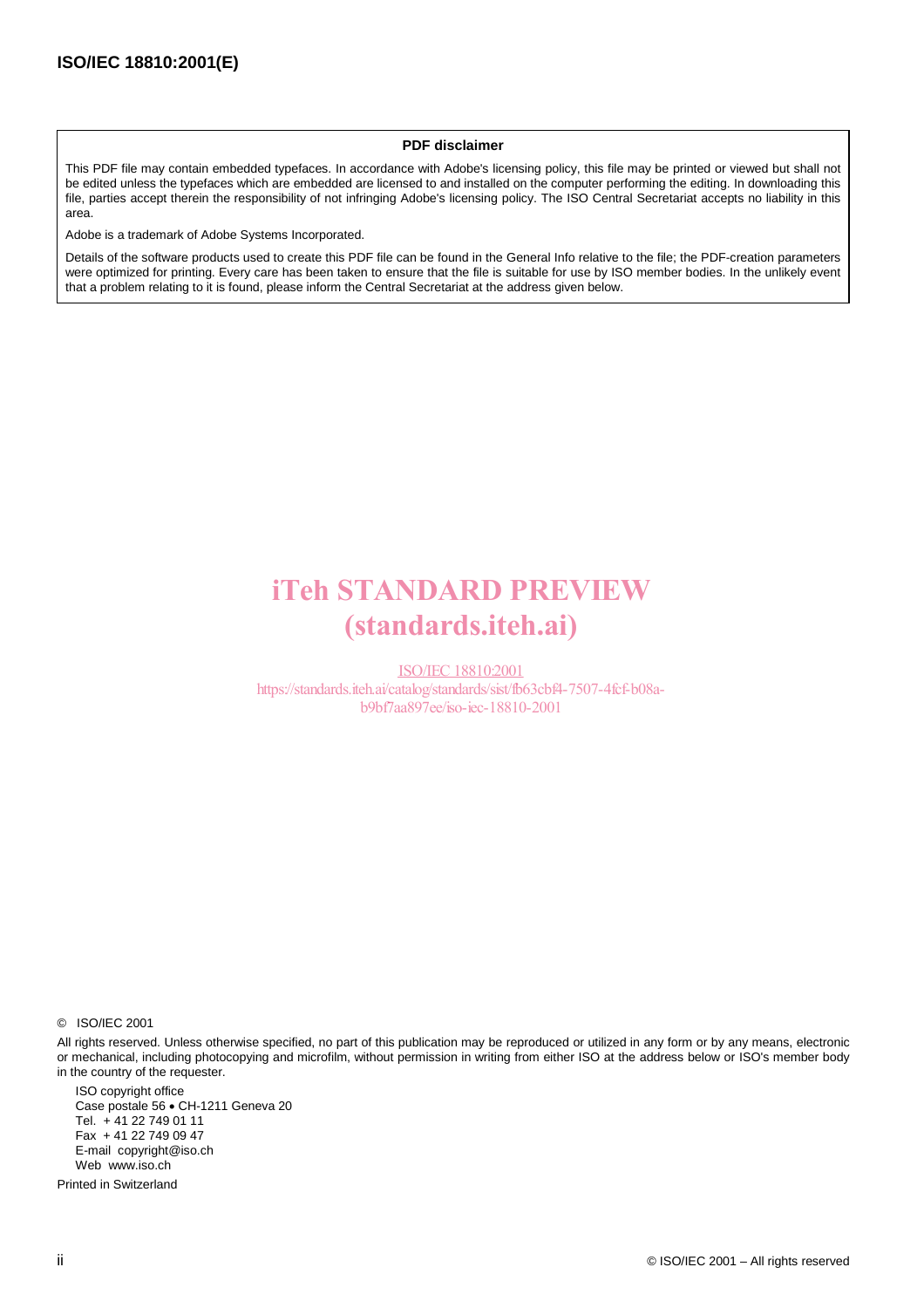#### **Contents**

|                                                                                                                                                                                                                                                                     | <b>Section 1 - General</b>                                                                                                                                                                                                                                                                                                                                                                                                                                                                                                                                                                                                                                                                                                                                                                                                                                                                                                                                         | $\mathbf{1}$                                                                                                                                                                                                                                                                                                                                                                                                                                                              |
|---------------------------------------------------------------------------------------------------------------------------------------------------------------------------------------------------------------------------------------------------------------------|--------------------------------------------------------------------------------------------------------------------------------------------------------------------------------------------------------------------------------------------------------------------------------------------------------------------------------------------------------------------------------------------------------------------------------------------------------------------------------------------------------------------------------------------------------------------------------------------------------------------------------------------------------------------------------------------------------------------------------------------------------------------------------------------------------------------------------------------------------------------------------------------------------------------------------------------------------------------|---------------------------------------------------------------------------------------------------------------------------------------------------------------------------------------------------------------------------------------------------------------------------------------------------------------------------------------------------------------------------------------------------------------------------------------------------------------------------|
| 1                                                                                                                                                                                                                                                                   | Scope                                                                                                                                                                                                                                                                                                                                                                                                                                                                                                                                                                                                                                                                                                                                                                                                                                                                                                                                                              | $\mathbf{1}$                                                                                                                                                                                                                                                                                                                                                                                                                                                              |
| 2                                                                                                                                                                                                                                                                   | Conformance                                                                                                                                                                                                                                                                                                                                                                                                                                                                                                                                                                                                                                                                                                                                                                                                                                                                                                                                                        | $\mathbf{1}$                                                                                                                                                                                                                                                                                                                                                                                                                                                              |
| 2.1<br>2.2<br>2.3                                                                                                                                                                                                                                                   | Magnetic tape cartridge<br>Generating drive<br>Receiving drive                                                                                                                                                                                                                                                                                                                                                                                                                                                                                                                                                                                                                                                                                                                                                                                                                                                                                                     | $\mathbf{1}$<br>$\mathbf{1}$<br>$\mathbf{1}$                                                                                                                                                                                                                                                                                                                                                                                                                              |
| $\mathbf{3}$                                                                                                                                                                                                                                                        | Normative references                                                                                                                                                                                                                                                                                                                                                                                                                                                                                                                                                                                                                                                                                                                                                                                                                                                                                                                                               | 2                                                                                                                                                                                                                                                                                                                                                                                                                                                                         |
| $\overline{\mathbf{4}}$                                                                                                                                                                                                                                             | Definitions                                                                                                                                                                                                                                                                                                                                                                                                                                                                                                                                                                                                                                                                                                                                                                                                                                                                                                                                                        | 2                                                                                                                                                                                                                                                                                                                                                                                                                                                                         |
| 4.1<br>4.2<br>4.3<br>4.4<br>4.5<br>4.6<br>4.7<br>4.8<br>4.9<br>4.10<br>4.11<br>4.12<br>4.13<br>4.14<br>4.15<br>4.16<br>4.17<br>4.18<br>4.19<br>4.20<br>4.21<br>4.22<br>4.23<br>4.24<br>4.25<br>4.26<br>4.27<br>4.28<br>4.29<br>4.30<br>4.31<br>4.32<br>4.33<br>4.34 | Absolute Frame Number (AFN)<br>a.c. erase<br>Access<br>algorithm<br>Area ID<br>Automatic Track Finding (ATA) STANDARD PREVIEW<br>Average Signal Amplitude<br><i>(standards.iteh.ai)</i><br>azimuth<br>back surface<br>byte<br>ISO/IEC 18810:2001<br>cartridge<br>https://standards.iteh.ai/catalog/standards/sist/fb63cbf4-7507-4fcf-b08a-<br>Channel bit<br>b9bf7aa897ee/iso-iec-18810-2001<br>Codeword<br>Early Warning Point (EWP)<br>End of Data (EOD)<br>Entity<br>Error Correcting Code (ECC)<br>flux transition position<br>flux transition spacing<br>Frame<br>Housekeeping Frame<br>Logical Beginning of Tape (LBOT)<br>magnetic tape<br>Master Standard Amplitude Calibration Tape<br>Master Standard Reference Tape<br>Memory In Cartridge (MIC)<br>Partition Boundary<br>Physical Beginning of Tape (PBOT)<br>Physical End of Tape (PEOT)<br>physical recording density<br>pre-recording condition<br>processing<br>processed data<br>Processed Record | $\boldsymbol{2}$<br>$\boldsymbol{2}$<br>$\boldsymbol{2}$<br>$\boldsymbol{2}$<br>$\boldsymbol{2}$<br>$\boldsymbol{2}$<br>$\boldsymbol{2}$<br>$\boldsymbol{2}$<br>$\overline{\mathbf{c}}$<br>$\begin{array}{c} 2 \\ 2 \\ 2 \end{array}$<br>$\overline{2}$<br>$\overline{2}$<br>$\mathbf 2$<br>$\boldsymbol{2}$<br>$\boldsymbol{2}$<br>$\boldsymbol{2}$<br>$\boldsymbol{2}$<br>$\mathbf{3}$<br>3<br>3<br>3<br>3<br>3<br>3<br>3<br>3<br>3<br>3<br>$\mathbf{3}$<br>3<br>3<br>3 |
| 4.35<br>4.36<br>4.37<br>4.38<br>4.39                                                                                                                                                                                                                                | record<br>Reference Field<br>Secondary Standard Amplitude Calibration Tape<br>Secondary Standard Reference Tape<br>Separator Mark                                                                                                                                                                                                                                                                                                                                                                                                                                                                                                                                                                                                                                                                                                                                                                                                                                  | $\mathbf{3}$<br>$\mathbf{3}$<br>$\mathbf{3}$<br>3<br>4                                                                                                                                                                                                                                                                                                                                                                                                                    |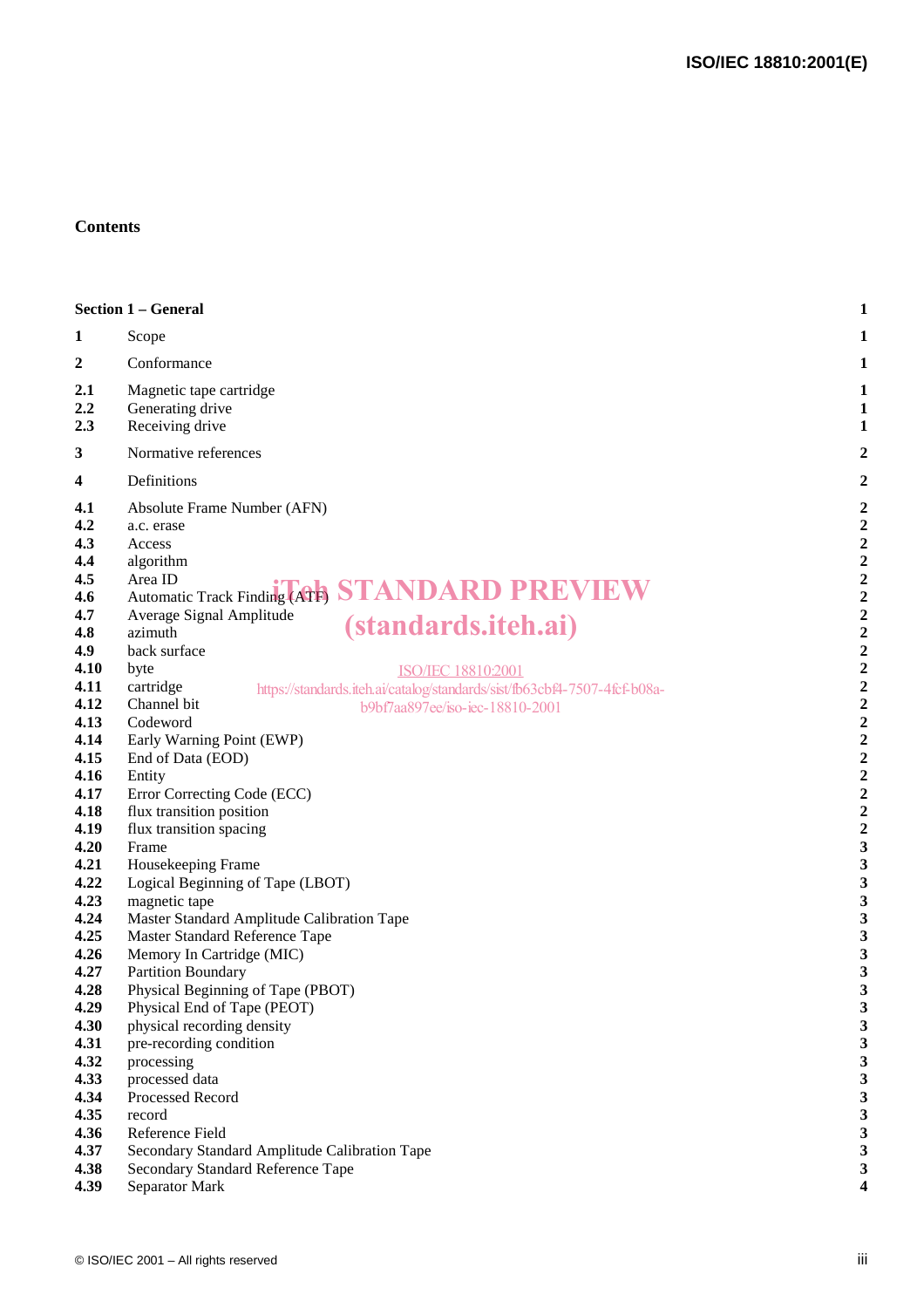### **ISO/IEC 18810:2001(E)**

| 4.40<br>4.41<br>4.42<br>4.43<br>4.44<br>4.45<br>4.46<br>4.47                                                                                                                | Standard Reference Amplitude (SRA)<br>Tape Reference Edge<br><b>Typical Field</b><br><b>Standard Reference Current</b><br><b>Test Recording Current</b><br>track<br>unprocessed data<br><b>Unprocessed Record</b>                                                                                                                                                                                                                                                                                                                                                                                                                                                                                                                          | 4<br>4<br>4<br>4<br>4<br>4<br>4<br>4                                                                                          |
|-----------------------------------------------------------------------------------------------------------------------------------------------------------------------------|--------------------------------------------------------------------------------------------------------------------------------------------------------------------------------------------------------------------------------------------------------------------------------------------------------------------------------------------------------------------------------------------------------------------------------------------------------------------------------------------------------------------------------------------------------------------------------------------------------------------------------------------------------------------------------------------------------------------------------------------|-------------------------------------------------------------------------------------------------------------------------------|
| 5                                                                                                                                                                           | <b>Conventions and Notations</b>                                                                                                                                                                                                                                                                                                                                                                                                                                                                                                                                                                                                                                                                                                           | 4                                                                                                                             |
| 5.1<br>5.2                                                                                                                                                                  | Representation of numbers<br><b>Names</b>                                                                                                                                                                                                                                                                                                                                                                                                                                                                                                                                                                                                                                                                                                  | 4                                                                                                                             |
| 6                                                                                                                                                                           | Acronyms                                                                                                                                                                                                                                                                                                                                                                                                                                                                                                                                                                                                                                                                                                                                   | 4                                                                                                                             |
| 7                                                                                                                                                                           | Environment and safety                                                                                                                                                                                                                                                                                                                                                                                                                                                                                                                                                                                                                                                                                                                     | 5                                                                                                                             |
| 7.1<br>7.2<br>7.3<br>7.4<br>7.5<br>7.6                                                                                                                                      | Test environment<br>Operating environment<br>Storage environment<br>Transportation<br>Safety<br>Flammability                                                                                                                                                                                                                                                                                                                                                                                                                                                                                                                                                                                                                               | 5<br>5<br>5<br>5<br>5<br>5                                                                                                    |
|                                                                                                                                                                             | <b>Section 2 - Requirements for the case</b>                                                                                                                                                                                                                                                                                                                                                                                                                                                                                                                                                                                                                                                                                               | 6                                                                                                                             |
| 8                                                                                                                                                                           | Dimensional and mechanical characteristics of the case                                                                                                                                                                                                                                                                                                                                                                                                                                                                                                                                                                                                                                                                                     | 6                                                                                                                             |
| 8.1<br>8.2<br>8.3<br>8.4<br>8.5<br>8.6<br>8.7<br>8.8<br>8.9<br>8.10<br>8.11<br>8.12<br>8.13<br>8.14<br>8.15<br>8.16<br>8.17<br>8.18<br>8.19<br>8.20<br>8.21<br>8.22<br>8.23 | <b>iTeh STANDARD PREVIEW</b><br>General<br>Overall dimension<br><i>(standards.iteh.ai)</i><br>Holding areas<br>Cartridge insertion<br>Window<br>ISO/IEC 18810:2001<br>Loading grips<br>https://standards.iteh.ai/catalog/standards/sist/fb63cbf4-7507-4fcf-b08a-<br>Label areas<br>b9bf7aa897ee/iso-iec-18810-2001<br>Datum areas and Datum holes<br>Support areas<br>Recognition holes<br>Write-inhibit hole<br>Pre-positioning surfaces<br>Cartridge lid<br>Cartridge reel lock<br>Reel access holes<br>Interface between the reels and the drive spindles<br>Light path<br>Position of the tape in the case<br>Tape path zone<br>Tape access cavity<br>Tape access cavity clearance<br>Requirements for the MIC<br>Recognition recesses | 6<br>6<br>7<br>7<br>8<br>8<br>8<br>8<br>9<br>10<br>10<br>11<br>11<br>13<br>13<br>14<br>15<br>15<br>16<br>16<br>16<br>16<br>18 |
|                                                                                                                                                                             | Section 3 - Requirements for the unrecorded tape                                                                                                                                                                                                                                                                                                                                                                                                                                                                                                                                                                                                                                                                                           | 38                                                                                                                            |
| $\boldsymbol{9}$                                                                                                                                                            | Mechanical, physical and dimensional characteristics of the tape                                                                                                                                                                                                                                                                                                                                                                                                                                                                                                                                                                                                                                                                           | 38                                                                                                                            |
| 9.1<br>9.2                                                                                                                                                                  | Materials<br>Tape length                                                                                                                                                                                                                                                                                                                                                                                                                                                                                                                                                                                                                                                                                                                   | 38<br>38                                                                                                                      |
| 9.2.1<br>9.2.2<br>9.2.3                                                                                                                                                     | Length of magnetic tape<br>Length of leader and trailer tapes<br>Length of the splicing tapes                                                                                                                                                                                                                                                                                                                                                                                                                                                                                                                                                                                                                                              | 38<br>38<br>38                                                                                                                |
| 9.3                                                                                                                                                                         | Tape width                                                                                                                                                                                                                                                                                                                                                                                                                                                                                                                                                                                                                                                                                                                                 | 38                                                                                                                            |
| 9.3.1                                                                                                                                                                       | Width of magnetic, leader and trailer tapes                                                                                                                                                                                                                                                                                                                                                                                                                                                                                                                                                                                                                                                                                                | 38                                                                                                                            |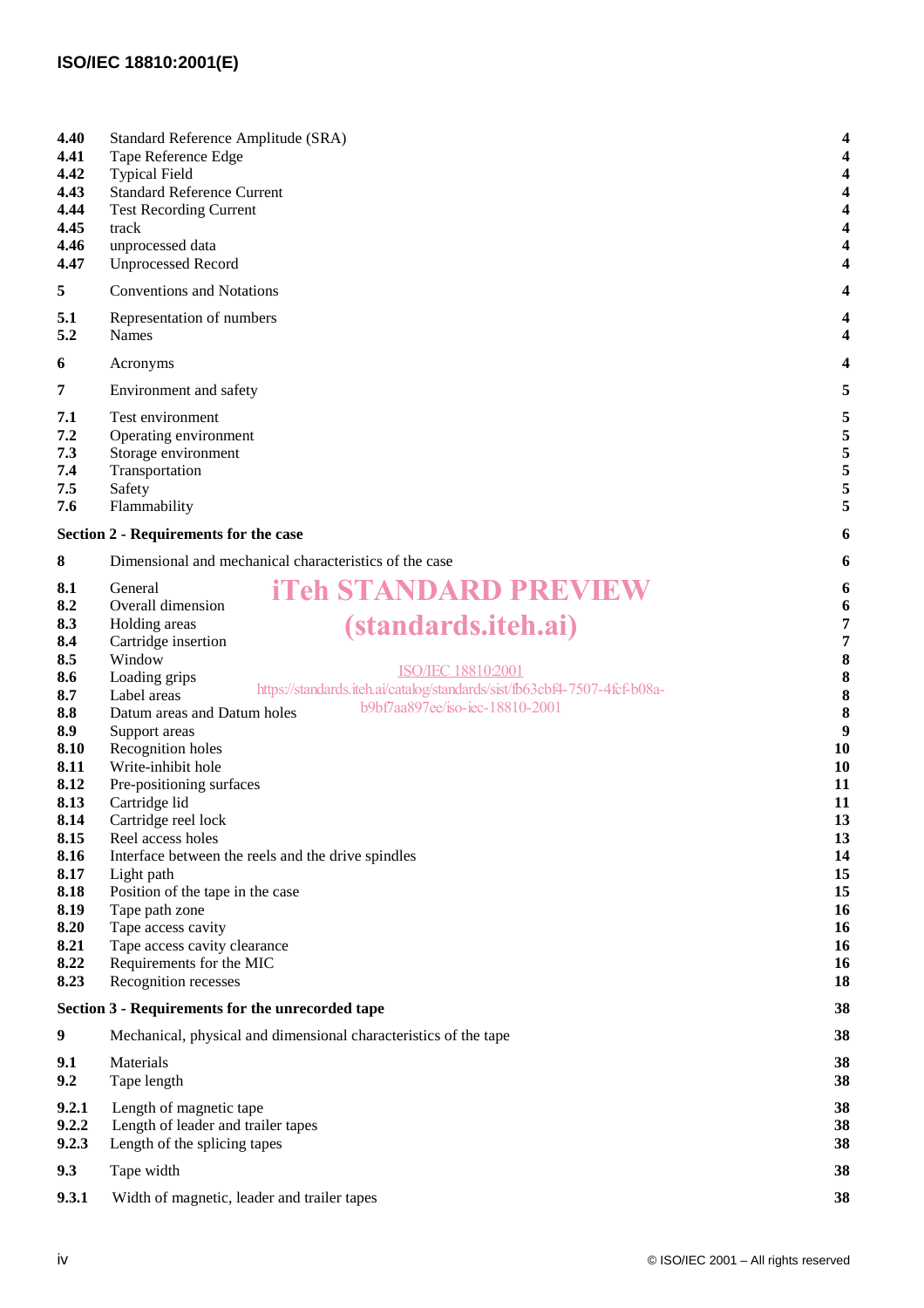| 9.3.2                                               | Width and position of the splicing tape                                                                                                                              | 38                               |
|-----------------------------------------------------|----------------------------------------------------------------------------------------------------------------------------------------------------------------------|----------------------------------|
| 9.4<br>9.5                                          | Discontinuities<br>Tape thickness                                                                                                                                    | 39<br>39                         |
| 9.5.1<br>9.5.2<br>9.5.3                             | Thickness of the magnetic tape<br>Thickness of the leader and trailer tape<br>Thickness of the splicing tape                                                         | 39<br>39<br>39                   |
| 9.6<br>9.7<br>9.8<br>9.9<br>9.10                    | Longitudinal curvature<br>Cupping<br>Coating adhesion<br>Layer-to-layer adhesion<br>Tensile strength                                                                 | 39<br>39<br>39<br>40<br>40       |
| 9.10.1<br>9.10.2                                    | Breaking strength<br>Yield strength                                                                                                                                  | 40<br>40                         |
| 9.11<br>9.12<br>9.13<br>9.14<br>9.15                | Residual elongation<br>Electrical resistance of the recording surface<br>Tape winding<br>Light transmittance of the tape<br>Recognition stripe                       | 40<br>40<br>41<br>41<br>41       |
| 10                                                  | Magnetic recording characteristics                                                                                                                                   | 42                               |
| <b>10.1</b><br>10.2<br>10.3<br>10.4<br>10.5<br>10.6 | <b>Typical Field</b><br>Signal Amplitude<br>Resolution<br><b>iTeh STANDARD PREVIEW</b><br>Overwrite<br>Ease of erasure<br><i>(standards.iteh.ai)</i><br>Tape quality | 42<br>42<br>42<br>42<br>43<br>43 |
| 10.6.1<br>10.6.2                                    | Missing pulses<br><b>ISO/IEC 18810:2001</b><br>Missing pulse zone<br>https://standards.iteh.ai/catalog/standards/sist/fb63cbf4-7507-4fcf-b08a-                       | 43<br>43                         |
| 10.7                                                | Signal-to-Noise Ratio (SNR) characteristicaa897ee/iso-iec-18810-2001                                                                                                 | 43                               |
|                                                     | Section 4 - Requirements for an interchanged tape                                                                                                                    | 44                               |
| 11<br>11.1<br>11.2                                  | Format<br>General<br><b>Basic Groups</b>                                                                                                                             | 44<br>44<br>44                   |
| 11.2.3                                              | $11.2.1$ Entity<br>11.2.2 Group Information Table<br><b>Block Access Table (BAT)</b>                                                                                 | 45<br>45<br>47                   |
| 11.3                                                | Sub-Groups                                                                                                                                                           | 50                               |
| 11.3.1<br>11.3.2<br>11.3.3                          | G1 Sub-Group<br>G2 Sub-Group - Randomizing<br>G3 Sub-Group                                                                                                           | 50<br>51<br>52                   |
| 11.4                                                | Data Block                                                                                                                                                           | 52                               |
| 11.4.1<br>11.4.2                                    | ID information<br>Recording of the ID Information in the Data Block Headers                                                                                          | 53<br>55                         |
| 12                                                  | Method of recording                                                                                                                                                  | 61                               |
| 12.1<br>12.2<br>12.3<br>12.4<br>12.5<br>12.6        | Physical recording density<br>Long-term average bit cell length<br>Short-term average bit cell length<br>Rate of change<br>Bit shift<br>Read signal amplitude        | 62<br>62<br>62<br>62<br>62<br>62 |
| 12.7                                                | Maximum recorded levels                                                                                                                                              | 62                               |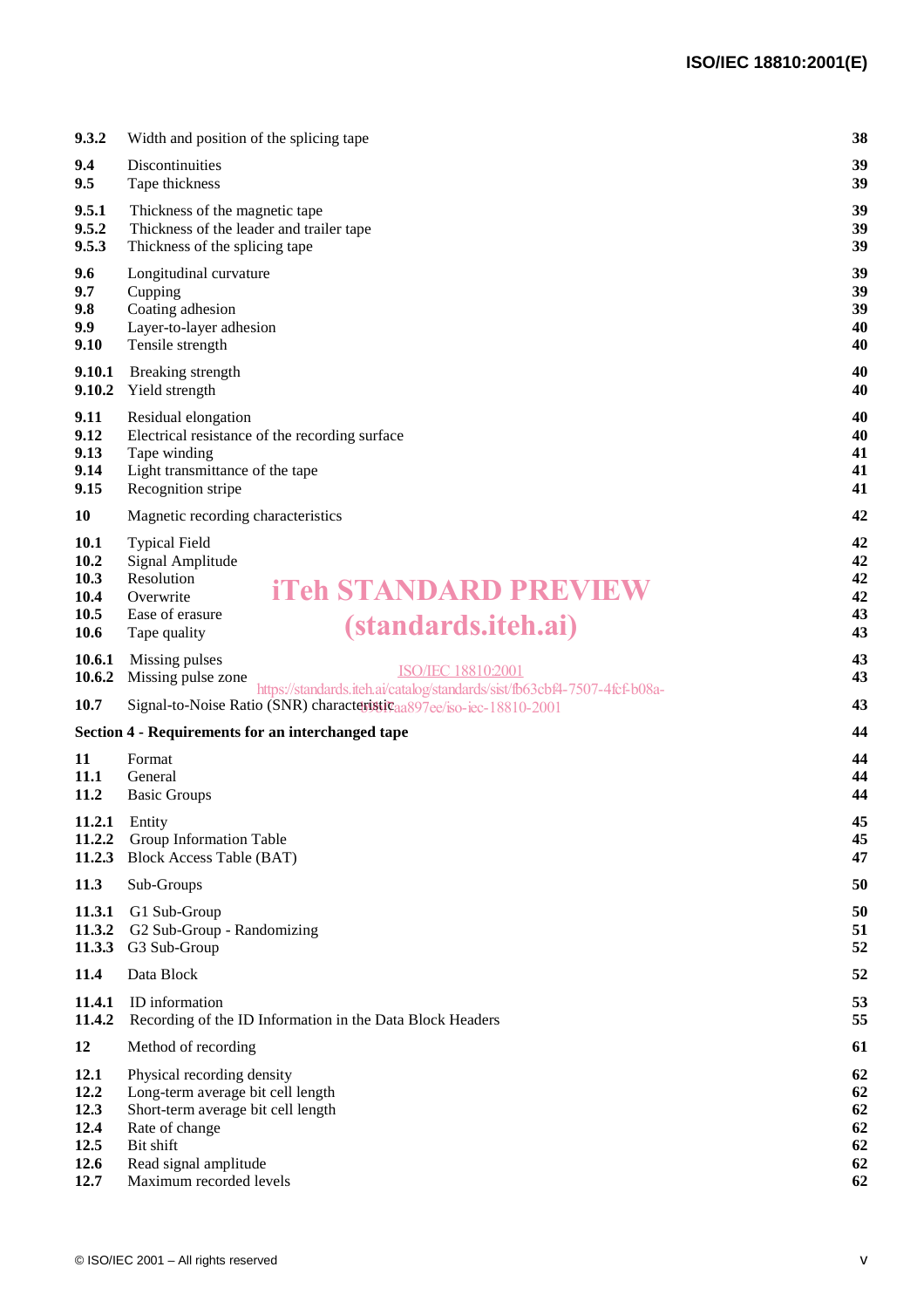| 13                                                                                                               | Track geometry                                                                                                                                                                                                | 62                                           |
|------------------------------------------------------------------------------------------------------------------|---------------------------------------------------------------------------------------------------------------------------------------------------------------------------------------------------------------|----------------------------------------------|
| 13.1<br>13.2<br>13.3<br>13.4<br>13.5<br>13.6<br>13.7<br>13.8                                                     | Track configuration<br>Average track pitch<br>Variations of the track pitch<br>Track width<br>Track angle<br>Track edge straightness<br>Track length<br>Azimuth angles                                        | 62<br>63<br>63<br>63<br>63<br>63<br>63<br>63 |
| 14                                                                                                               | Recorded patterns                                                                                                                                                                                             | 64                                           |
| 14.1<br>14.2                                                                                                     | <b>Recorded Data Block</b><br>Margin blocks                                                                                                                                                                   | 64<br>64                                     |
| 15                                                                                                               | Format of a track                                                                                                                                                                                             | 64                                           |
| 15.1<br>15.2<br>15.3                                                                                             | Track structure<br>Positioning accuracy<br>Tracking scheme                                                                                                                                                    | 64<br>65<br>66                               |
| 16                                                                                                               | Layout of the tape                                                                                                                                                                                            | 66                                           |
| 16.1<br>16.2<br>16.3<br>16.4                                                                                     | Device Area<br>Reference Area<br>Position Tolerance Band No. 1<br>System Area                                                                                                                                 | 67<br>67<br>68<br>68                         |
| 16.4.1<br>16.4.2<br>16.4.3<br>16.4.4<br>16.4.5                                                                   | <b>iTeh STANDARD PREVIEW</b><br><b>System Preamble</b><br>System Log<br><i>(standards.iteh.ai)</i><br><b>System Postamble</b><br>Position Tolerance Band No. 2<br>Vendor Group Preamble<br>ISO/IEC 18810:2001 | 68<br>68<br>72<br>72<br>72                   |
| 16.5                                                                                                             | Data Area<br>https://standards.iteh.ai/catalog/standards/sist/fb63cbf4-7507-4fcf-b08a-                                                                                                                        | 72                                           |
| 16.5.1<br>16.5.2<br>16.5.3<br>16.5.4<br>16.5.5<br>16.5.6                                                         | b9bf7aa897ee/iso-iec-18810-2001<br>Vendor Group<br>Recorded Data Group<br>ECC <sub>3</sub><br>Multiple Recorded Instances<br><b>Repeated Frames</b><br>Appending and overwriting                              | 72<br>72<br>72<br>73<br>73<br>74             |
| 16.6<br>16.7<br>16.8<br>16.9<br>16.10<br>16.11<br>16.12                                                          | EOD Area<br><b>Optional Device Area</b><br>Logical End Of Tape (LEOT)<br>Logical Beginning of Tape (LBOT)<br>Early Warning Point - EWP<br><b>Empty Partition</b><br>Initialization                            | 75<br>75<br>76<br>76<br>76<br>76<br>76       |
| 17                                                                                                               | Housekeeping Frames                                                                                                                                                                                           | 77                                           |
| 17.1<br>17.2                                                                                                     | <b>Amble Frames</b><br><b>System Amble Frames</b>                                                                                                                                                             | 77<br>77                                     |
| 18                                                                                                               | Content of the MIC                                                                                                                                                                                            | 78                                           |
| <b>Annexes</b>                                                                                                   |                                                                                                                                                                                                               |                                              |
| A - Measurement of light transmittance<br>79                                                                     |                                                                                                                                                                                                               |                                              |
| <b>B</b> - Measurement of Signal-to-Noise Ratio<br>82                                                            |                                                                                                                                                                                                               |                                              |
| C - Method for determining the nominal and the maximum allowable recorded levels (pre-recording condition)<br>83 |                                                                                                                                                                                                               |                                              |
| <b>D</b> - Representation of 16-bit words by 20-Channel bits patterns<br>84                                      |                                                                                                                                                                                                               |                                              |
| E - Measurement of bit shift<br>86                                                                               |                                                                                                                                                                                                               |                                              |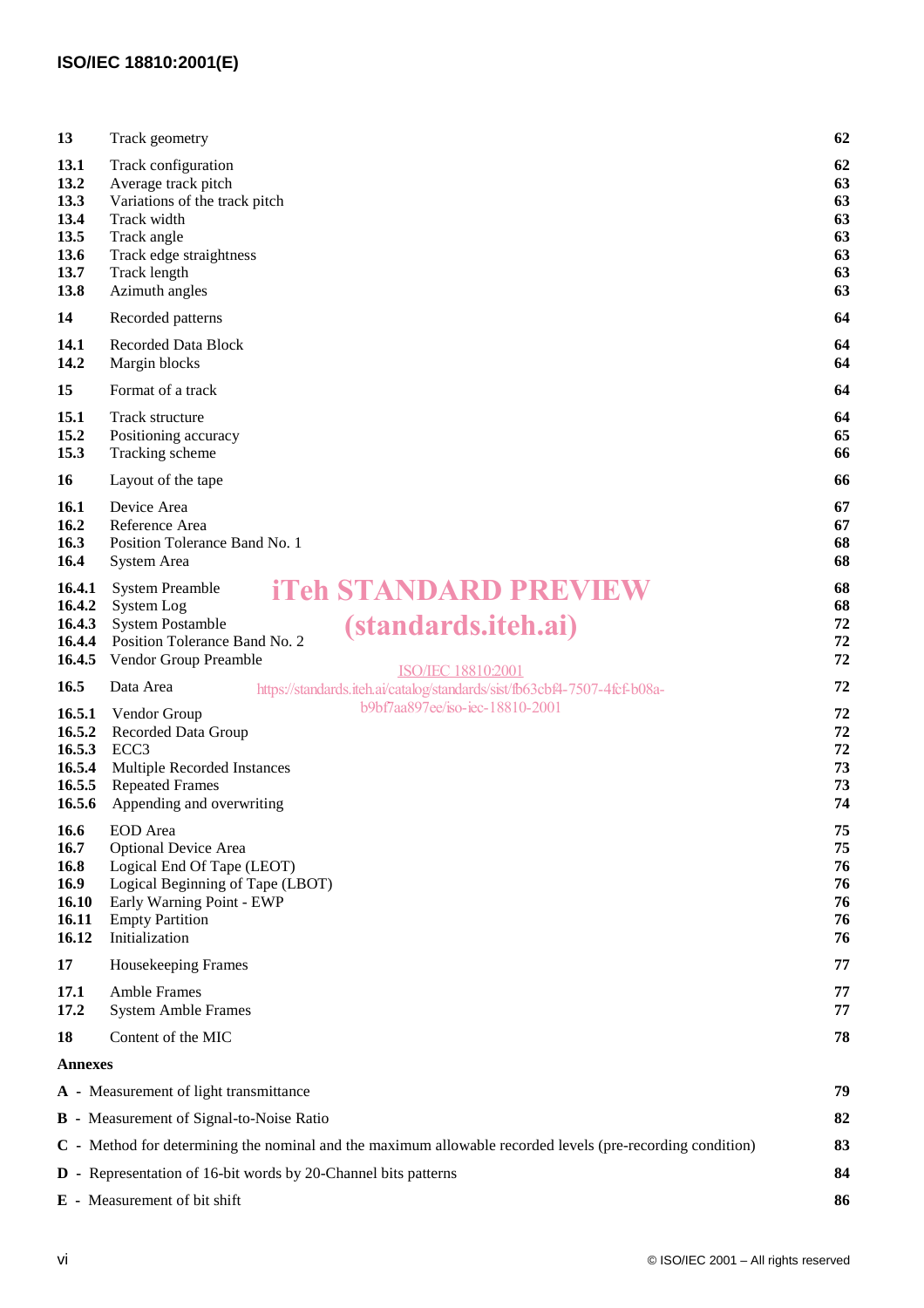| <b>F</b> - Method of measuring the straightness of track edges | 88 |
|----------------------------------------------------------------|----|
| <b>G</b> - ECC calculation                                     | 89 |
| <b>H</b> - Recommendations for transportation                  | 92 |
| <b>J</b> - Read-After-Write                                    | 93 |
| $\mathbf{K}$ - Example of the content of a Basic Group No. 0   | 94 |
| $L$ - Examples of chip                                         | 95 |
|                                                                |    |

# iTeh STANDARD PREVIEW (standards.iteh.ai)

ISO/IEC 18810:2001 https://standards.iteh.ai/catalog/standards/sist/fb63cbf4-7507-4fcf-b08ab9bf7aa897ee/iso-iec-18810-2001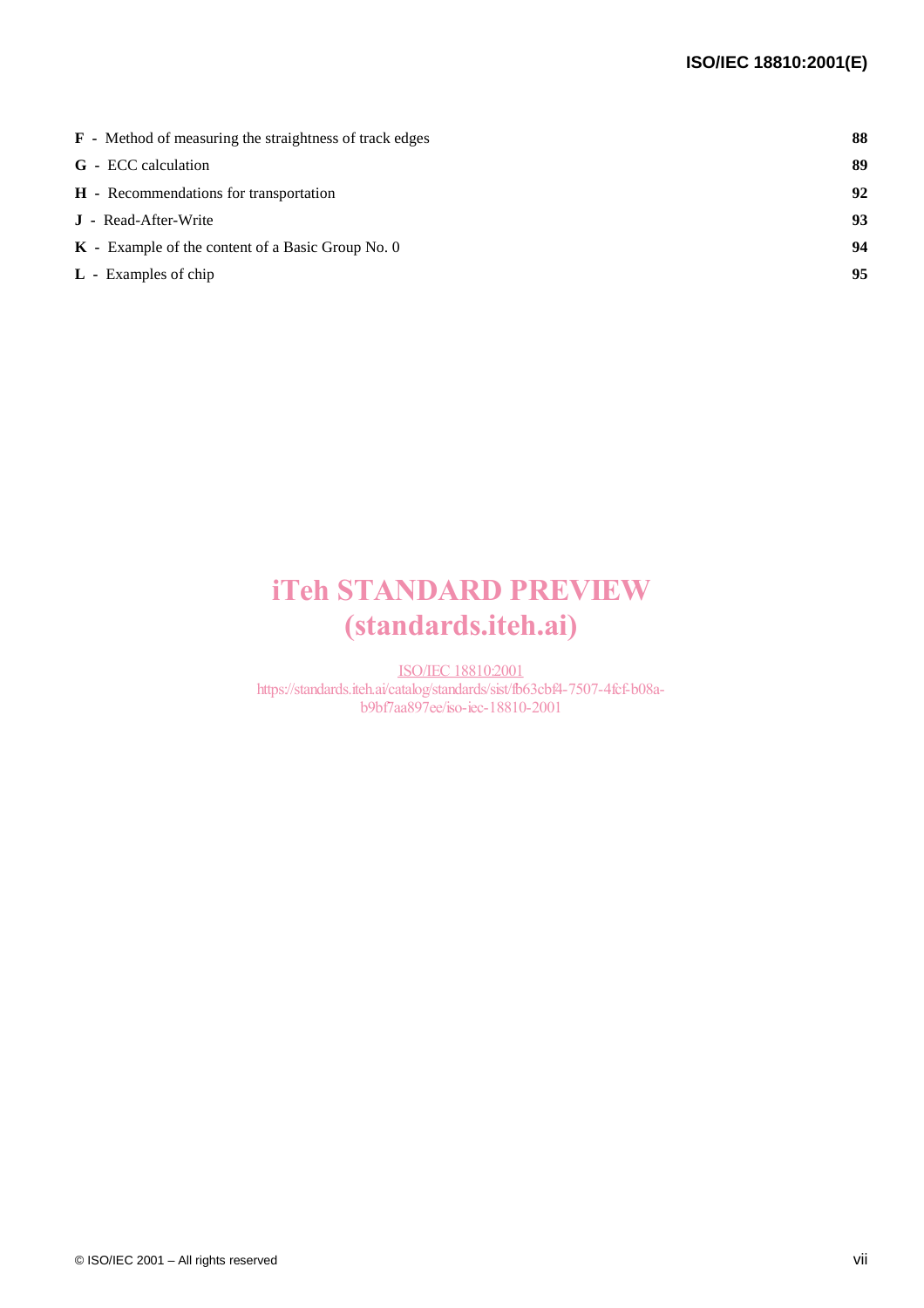#### **Foreword**

ISO (the International Organization for Standardization) and IEC (the International Electrotechnical Commission) form the specialized system for worldwide standardization. National bodies that are members of ISO or IEC participate in the development of International Standards through technical committees established by the respective organization to deal with particular fields of technical activity. ISO and IEC technical committees collaborate in fields of mutual interest. Other international organizations, governmental and non-governmental, in liaison with ISO and IEC, also take part in the work.

International Standards are drafted in accordance with the rules given in the ISO/IEC Directives, Part 3.

In the field of information technology, ISO and IEC have established a joint technical committee, ISO/IEC JTC 1. Draft International Standards adopted by the joint technical committee are circulated to national bodies for voting. Publication as an International Standard requires approval by at least 75 % of the national bodies casting a vote.

Attention is drawn to the possibility that some of the elements of this International Standard may be the subject of patent rights. ISO and IEC shall not be held responsible for identifying any or all such patent rights.

International Standard ISO/IEC 18810 was prepared by ECMA (as ECMA-292) and was adopted, under a special "fast-track procedure", by Joint Technical Committee ISO/IEC JTC 1, *Information technology*, in parallel with its approval by national hodies of ISO and IEC bodies of ISO and IEC.

bodies of iso and inc.<br>Annexes A to G form a normative part of this International Standard. Annexes H to L are for information only.

ISO/IEC 18810:2001 https://standards.iteh.ai/catalog/standards/sist/fb63cbf4-7507-4fcf-b08ab9bf7aa897ee/iso-iec-18810-2001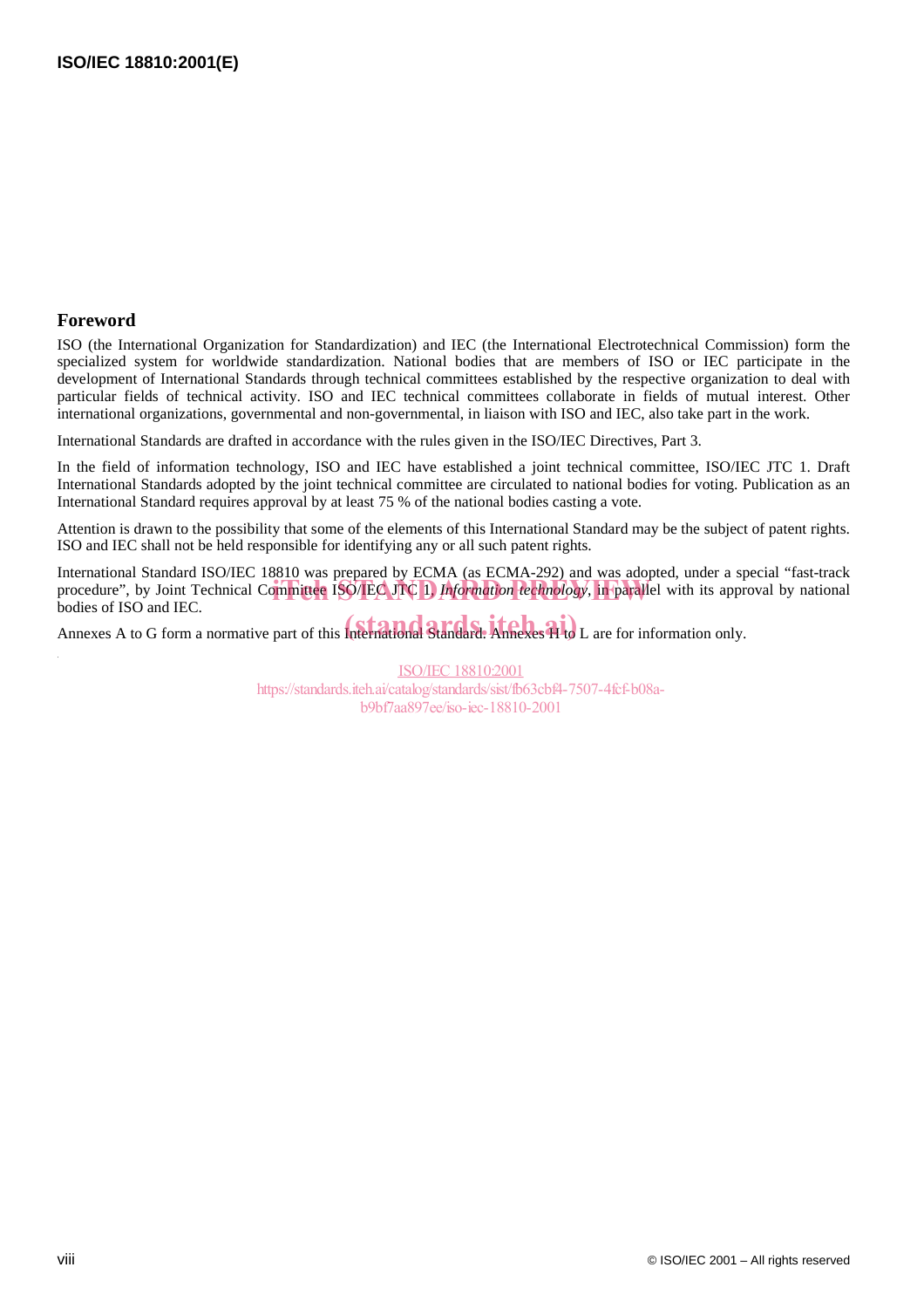## **Information technology — 8 mm wide magnetic tape cartridge for information interchange — Helical scan recording AIT-2 with MIC format**

### **Section 1 – General**

#### **1 Scope**

This International Standard specifies the physical and magnetic characteristics of an 8 mm wide magnetic tape cartridge containing a memory chip to enable physical interchange of such cartridges between drives. It also specifies the quality of the recorded signals, the recording method and the recorded format - called Advanced Intelligent Tape No.2 with Memory In Cartridge (AIT-2 with MIC) - thereby allowing data interchange between drives by means of such magnetic tape cartridges. The System Log are recorded in the MIC.

This International Standard specifies two types of cartridge depending on the thickness of the magnetic tape contained in the case.

Information interchange between systems also requires, at a minimum, agreement between the interchange parties upon the interchange code(s) and the specifications of the structure and labelling of the information on the interchanged cartridge.

#### **2 Conformance**

#### **2.1 Magnetic tape cartridge**

A tape cartridge shall be in conformance with this International Standard if it meets all the mandatory requirements specified A tape cartridge shall be in conformance with this International Standard if it meets all the ma<br>herein. The tape requirements shall be satisfied throughout the extent of the tape.

#### **2.2 Generating drive**

A drive generating a magnetic tape cartridge for interchange shall be in conformance with this International Standard if all recordings on the tape meet the mandatory requirements of this International Standard, and if either or both methods of appending and overwriting are implemented. In addition, such a drive shall be able to record the System Log in the MIC. (standards.iteh.ai)

A claim of conformance shall state which of the following optional features are implemented and which are not

- $\overline{ }$  the performing of a Read-After-Write check and the recording of any necessary repeated frames;
- the generation of ECC3 Frames.

In addition a claim of conformance shall state

- whether or not one, or more, registered algorithm(s) are implemented within the system and are able to compress data received from the host prior to collecting the data into Basic Groups, and
- the registered identification number(s) of the implemented compression algorithm(s).

#### **2.3 Receiving drive**

A drive receiving a magnetic tape cartridge for interchange shall be in conformance with this International Standard if it is able to handle any recording made on the tape according to this International Standard. In particular it shall

- be able to read the System Log recorded in the MIC,
- be able to recognise repeated frames, and to make available to the host, data and Separator Marks from only one of these frames;
- be able to recognise multiple representations of the same Basic Group, and to make available to the host, data and Separator Marks from only one of these representations;
- be able to recognise an ECC3 frame, and ignore it if the system is not capable of using ECC3 check bytes in a process of error correction;
- be able to recognise processed data within an Entity, identify the algorithm used, and make its registered identification number available to the host;
- be able to make processed data available to the host.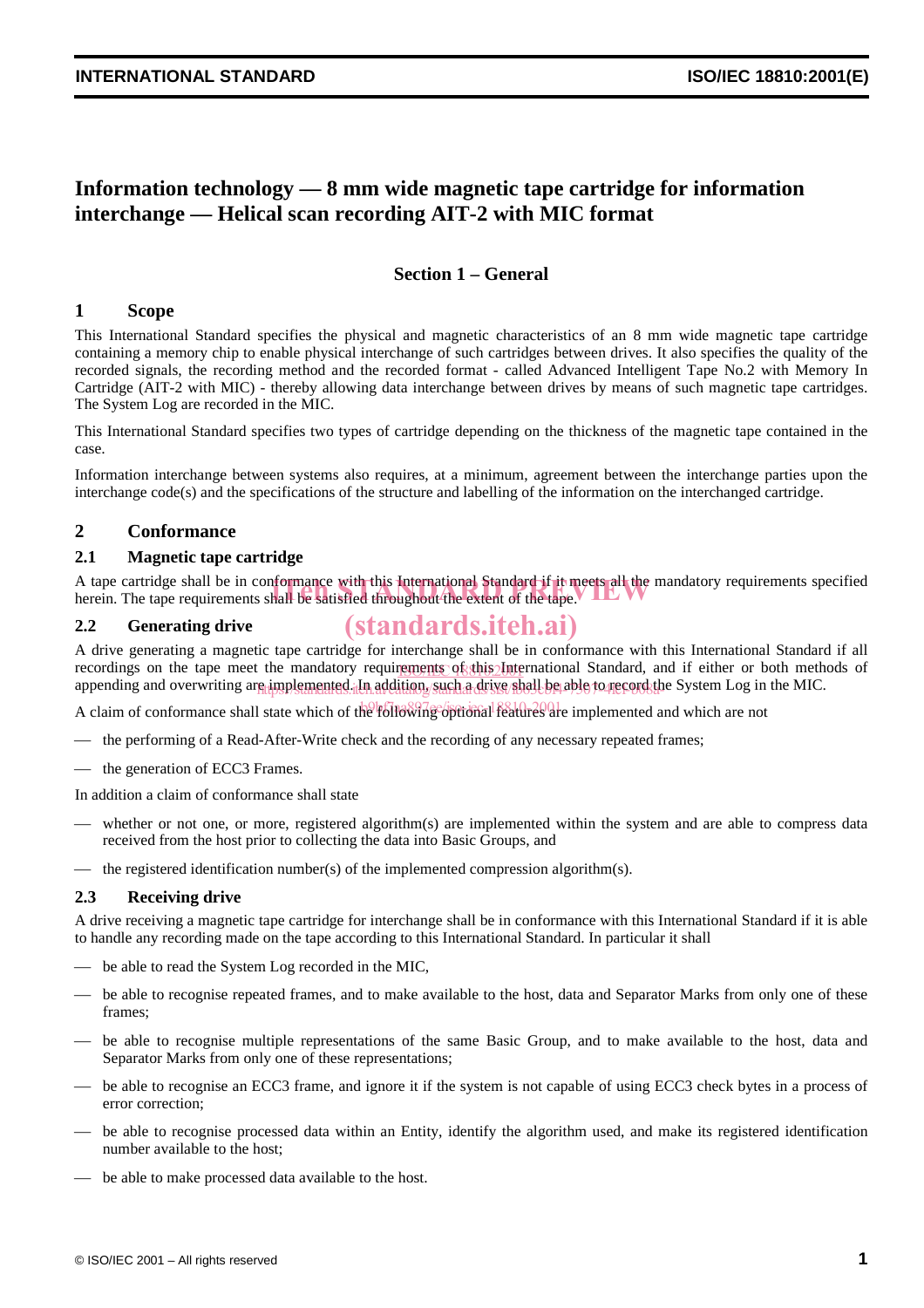In addition a claim of conformance shall state

- whether or not the system is capable of using ECC3 check bytes in a process of error correction;
- whether or not one or more de-compression algorithm(s) are implemented within the system, and are able to be applied to compressed data prior to making such data available to the host;
- the registered identification number(s) of the compression algorithm(s) for which a complementary de-compression algorithm is implemented.

#### **3 Normative references**

The following normative documents contain provisions which, through reference in this text, constitute provisions of this International Standard. For dated references, subsequent amendments to, or revisions of, any of these publications do not apply. However, parties to agreements based on this International Standard are encouraged to investigate the possibility of applying the most recent editions of the normative documents indicated below. For undated references, the latest edition of the normative document referred to applies. Members of ISO and IEC maintain registers of currently valid International Standards.

ISO 527-3:1995 *Plastics — Determination of tensile properties — Part 3: Test conditions for films and sheets.* ISO 1302:1992 *Technical drawings — Method of indicating surface texture.* ISO/IEC 11576:1994 *Information technology — Procedure for the registration of algorithms for the lossless compression of data.*

IEC 60950:1999 *Safety of information technology equipment.*

### **4 Terms and definitions**

For the purposes of this International Standard the following terms and definitions apply.

- **4.1** Absolute Frame Number (AFN): A sequence number encoded in a Frame.
- 4.1 **Absolute Frame Number (AFTV).** A sequence number encoded in a Plan<br>4.2 **a.c. erase:** A process of erasure using magnetic fields of decaying intensity.
- **4.3** Access: A read or write pass over a partition.<br>
<u>ISO/IEC 18810:2001</u>
- **4.4** algorithm: A set of rules for transforming the logical representation of data 7-4fcf-b08a-
- 4.5 Area ID: An identifier defining the area of the tape and specifying the types of Frame written.
- **4.6** Automatic Track Finding (ATF): The method by which tracking is achieved.
- **4.7 Average Signal Amplitude:** The average peak-to-peak value of the output signal from the read head at the fundamental frequency of the specified physical recording density over a minimum of 20,0 mm of track, exclusive of missing pulses.
- **4.8 azimuth:** The angular deviation made by the mean flux transition line with a line normal to the centreline of the recorded track.
- **4.9 back surface:** The surface of the tape opposite to the magnetic coating which is used to record data.
- **4.10 byte:** An ordered set of bits acted upon as a unit.
- **4.11 cartridge:** A case containing magnetic tape stored on twin hubs.
- **4.12** Channel bit: The elements by which, after modulation, the binary values ZERO and ONE are represented on tape by different residual magnetisms.
- **4.13** Codeword: A word generated by a compression algorithm. The number of bits in a Codeword is variable, and is not specified by this International Standard.
- **4.14 Early Warning Point (EWP):** A point along the length of the tape at which warning is given of the approach, in the forward direction of tape motion, of the Partition Boundary or of the Physical End of Tape.
- **4.15** End of Data (EOD): The point on the tape at the end of the group which contains the last user data.
- **4.16 Entity:** A unit of recorded data, comprising an Entity Header and a Record sequence.
- **4.17 Error Correcting Code (ECC):** A mathematical computation yielding check bytes used for the detection and correction of errors.
- **4.18 flux transition position:** That point which exhibits maximum free-space flux density normal to the tape surface.
- **4.19 flux transition spacing:** The distance along a track between successive flux transitions.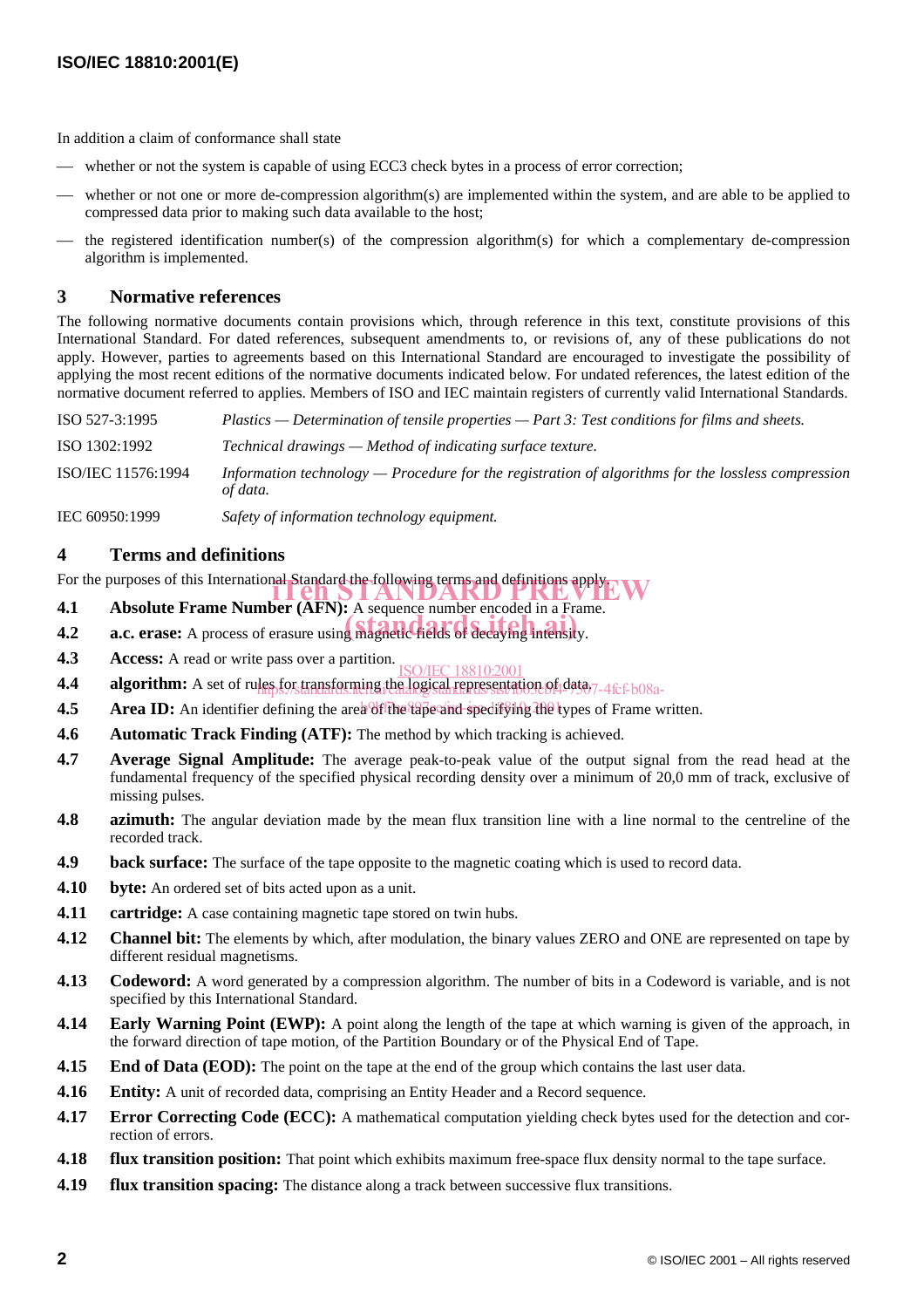- **4.20 Frame:** A pair of adjacent tracks with azimuths of opposite polarity, in which the track with the positive azimuth precedes that with the negative azimuth.
- **4.21 Housekeeping Frame:** A Frame which contains no user data and which is identified as such by the setting of the Data Fields therein.
- **4.22 Logical Beginning of Tape (LBOT):** The point along the length of the tape where a recording of data for interchange commences.
- **4.23 magnetic tape:** A tape which will accept and retain the magnetic signals intended for input, output and storage purposes on computers and associated equipment.
- **4.24 Master Standard Amplitude Calibration Tape:** A pre-recorded tape on which the standard signal amplitudes have been recorded in the tracks of positive and negative azimuth recorded at a track pitch of  $11,0 \mu m$ , on an a.c. erased tape.
- Note 1 The tape includes recording at 2 053.6 ftpmm and 4 107.1 ftpmm.
- Note 2 The Master Standard Amplitude Calibration Tape has been established by Sony Corporation.
- **4.25 Master Standard Reference Tape:** A tape selected as the standard for the Reference Recording Field, Signal Amplitude, Resolution, Overwrite and Signal-to-Noise ratio.
- Note The Master Standard Reference Tape has been established by Sony Corporation.
- **4.26 Memory In Cartridge (MIC):** A chip within the case containing information about the cartridge and its recordings.
- **4.27 Partition Boundary:** The point along the length of a magnetic tape at which a Partition ends and the next Partition commences.
- **4.28 Physical Beginning of Tape (PBOT):** The point where the leader tape is joined to the magnetic tape.
- **4.29 Physical End of Tape (PEOT):** The point where the leader tape is joined to the magnetic tape.
- 4.30 **physical recording density:** The number of recorded flux transitions per unit length of track, expressed in flux transitions per millimetre (ftpmm).
- **4.31** pre-recording condition: The recording Sevels above which a tape intended for interchange shall not previously have been recorded. https://standards.iteh.ai/catalog/standards/sist/fb63cbf4-7507-4fcf-b08a-
- **4.32** processing: The use of an algorithm to transform host data into Codewords.
- **4.33 processed data:** A sequence of Codewords which results from the application of processing to data.
- **4.34 Processed Record:** A sequence of Codewords which results from the application of processing to an Unprocessed Record.
- **4.35 record:** Related data treated as a unit of information.
- **4.36 Reference Field:** The Typical Field of the Master Standard Reference Tape.
- **4.37 Secondary Standard Amplitude Calibration Tape:** A tape pre-recorded as specified for the Master Standard Amplitude Calibration Tape the outputs of which are related to those of the Master Standard Amplitude Calibration Tape by calibration factors.

Note - Secondary Standard Amplitude Calibration Tapes can be ordered under Part No. SSCT-AIT-2 from Sony Corporation, RME Company, Data Media Marketing Div. 6-7-35 Kitashinagawa, Shinagawa-ku, Tokyo 141, Japan. In principle such Secondary Standard Amplitude Calibration Tapes will be available for a period of 10 years from the publication of the first Edition of this International Standard. However, by agreement between ECMA and Sony Corporation, this period can be shortened or extended to take into account the demand for such Secondary Standard Amplitude Calibration Tapes.

**4.38 Secondary Standard Reference Tape:** A tape the outputs of which are related to those of the Master Standard Reference Tape by calibration factors.

Note - Secondary Standard Reference Tapes can be ordered under Part No. SSRT-AIT-2 from Sony Corporation, RME Company, Data Media Marketing Div., 6-7-35 Kitashinagawa, Shinagawa-ku, Tokyo 141, Japan. In principle such Secondary Standard Reference Tapes will be available for a period of 10 years from the publication of the first Edition of this International Standard. However, by agreement between ECMA and Sony Corporation, this period can be shortened or extended to take into account the demand for such Secondary Standard Reference Tapes.

It is intended that these be used for calibrating tertiary reference tapes for use in routine calibration.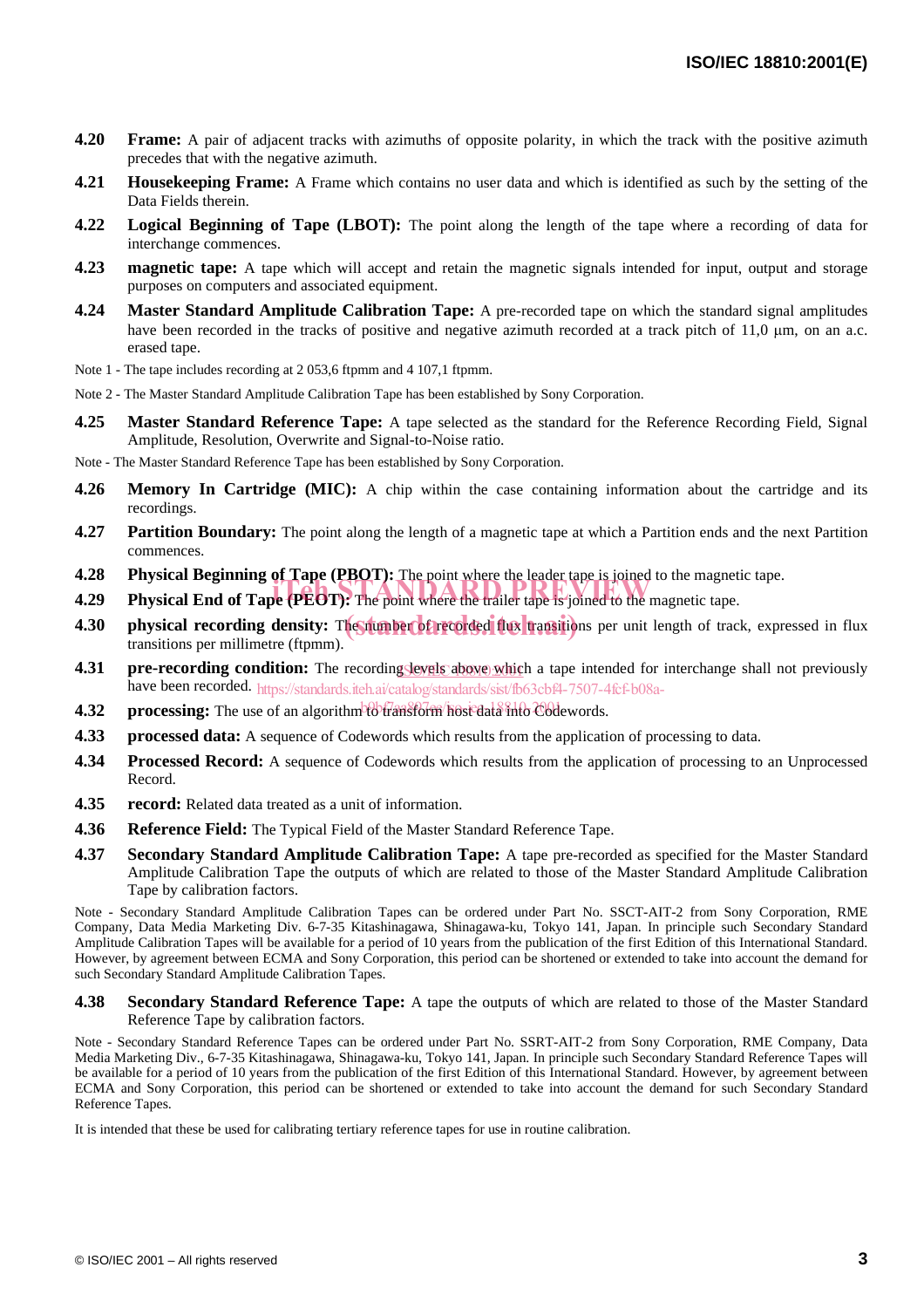- **4.39 Separator Mark:** A record containing no user data, which is used to separate data.
- **4.40 Standard Reference Amplitude (SRA):** The Average Signal Amplitude from the tracks of positive azimuth of the Master Standard Amplitude Calibration Tape at a specified physical recording density.
- **4.41 Tape Reference Edge:** The bottom edge of the tape when viewing the recording side of the tape, with the PEOT to the observer's right.
- **4.42 Typical Field:** In the plot of Average Signal Amplitude against the recording field at the physical recording density of 4 107,1 ftpmm, the field that causes an Average Signal Amplitude equal to 90% of the maximum Average Signal Amplitude.
- **4.43 Standard Reference Current:** The current that produces the Reference Field.
- **4.44 Test Recording Current:** The current used to record an SRA. It is 1,5 times the Standard Reference Current.
- **4.45 track:** A diagonally positioned area on the tape along which a series of magnetic signals may be recorded.
- **4.46 unprocessed data:** Data which has not been subjected to processing.
- **4.47** Unprocessed Record: A record of unprocessed data, comprising an integral number of bytes.

#### **5 Conventions and Notations**

#### **5.1 Representation of numbers**

A measured value is rounded off to the least significant digit of the corresponding specified value. This implies that, for example, a specified value of 1,26 with a positive tolerance of +0,01 and a negative tolerance of -0,02 allows a range of measured values from 1,235 to 1,275.

The setting of a bit is denoted by ZERO or ONE.

Bit patterns and numbers in binary notation are represented by strings of digits 0 and 1. Within such strings, X may be used to indicate that the setting of a bit is not specified within the string. indicate that the setting of a bit is not specified within the string.

Bit patterns and numbers in binary notation are shown with the most significant bit to the left and the least significant bit to the right.

The most significant bit of an 8-bit byte is denoted by  $b\$ and the least significant by b1.

#### https://standards.iteh.ai/catalog/standards/sist/fb63cbf4-7507-4fcf-b08a-

#### **5.2 Names**

b9bf7aa897ee/iso-iec-18810-2001

The names of basic elements, e.g. specific fields, are given with a capital initial letter.

#### **6 Acronyms**

- AEWP After Early Warning Point
- AFN Absolute Frame Number
- ATF Automatic Tracking Finding
- BAT Block Access Table
- ECC Error Correcting Code
- EOD End of Data<br>EWP Early Warni
- Early Warning Point
- GIT Group Information Table
- LBOT Logical Beginning of Tape
- LEOT Logical End of Tape
- LSB Least Significant Byte LF-ID Logical Frame Identifier
- 
- MIC Memory in Cartridge MSB Most Significant Byte
- MSRT Master Standard Reference Tape
- PBOT Physical Beginning of Tape
- PEOT Physical End of Tape
- 
- RAW Read-After-Write<br>SNR Signal-to-Noise R Signal-to-Noise Ratio
- msb Most significant bit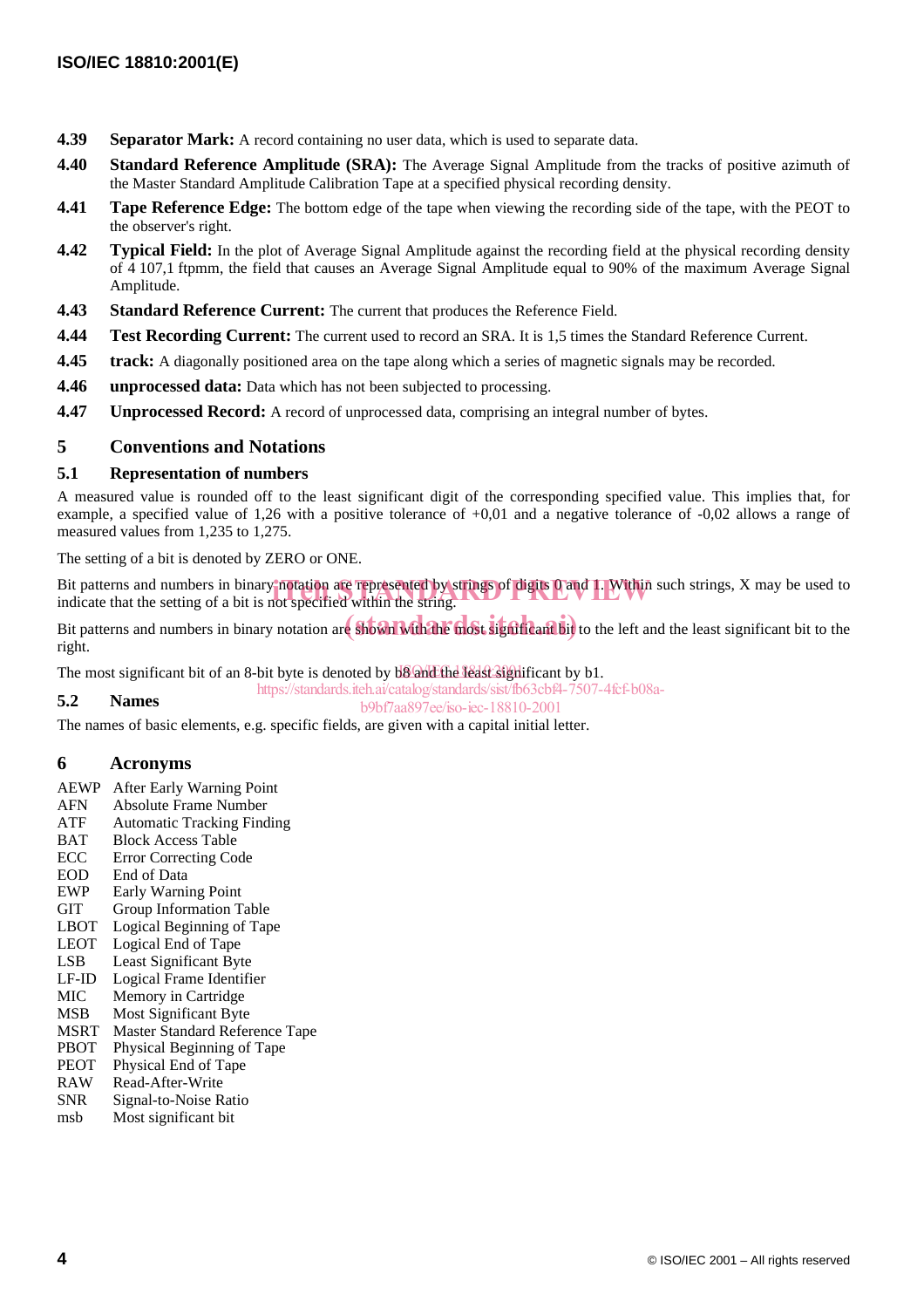### **7 Environment and safety**

#### **7.1 Test environment**

Tests and measurements made on the tape cartridge to check the requirements of this International Standard shall be carried out in the following ambient conditions of the air immediately surrounding the drive.

| temperature                                               | : 23 °C $\pm$ 2 °C |
|-----------------------------------------------------------|--------------------|
| relative humidity                                         | : 40 % to 60 %     |
| conditioning period before testing $\therefore$ 24 h min. |                    |

#### **7.2 Operating environment**

Cartridges used for data interchange shall be capable of operating under the following conditions, as measured within 10 mm of the tape exit from the drum of the generating or receiving drive:

| temperature          | : 5 °C to 45 °C       |
|----------------------|-----------------------|
| relative humidity    | : 20 % to 80 %        |
| wet bulb temperature | : $26^{\circ}$ C max. |

There shall be no deposit of moisture on or in the cartridge.

The above conditions include any temperature rise that may occur while operating the drive.

Conditioning before operating:

If a cartridge has been exposed during storage and/or transportation to a condition outside the above values, before use the cartridge shall be conditioned in the operating environment for a time at least equal to the period during which it has been out of the operating environment, up to a maximum of 24 h.

### Note - Rapid variations of temperature should be avoided. **7.3** Storage environment Teh STANDARD PREVIEW

The following conditions shall be observed  $\left(\frac{\partial \mathbf{u}}{\partial \mathbf{g}}\right)$  storage  $rds.iteh.ai)$ 

| temperature       | : 5°C to 32°C                     |
|-------------------|-----------------------------------|
| relative humidity | : 20 % to 60 % ISO/IEC 18810:2001 |
|                   |                                   |

The stray magnetic field at any point on the tape shall not exceed 4000 A/m. There shall be no deposit of moisture on or in the cartridge. b9bf7aa897ee/iso-iec-18810-2001

#### **7.4 Transportation**

Recommended limits for the environment to which a cartridge may be subjected during transportation, and the precautions to be taken to minimize the possibility of damage, are provided in annex H.

#### **7.5 Safety**

The cartridge and its components shall satisfy the requirements of Standard IEC 60950. The cartridge and its components shall not constitute any safety or health hazard when used in the intended manner, or through any foreseeable misuse in an information processing system.

#### **7.6 Flammability**

The cartridge and its components shall be made from materials, which if ignited from a match flame, do not continue to burn in a still carbon dioxide atmosphere.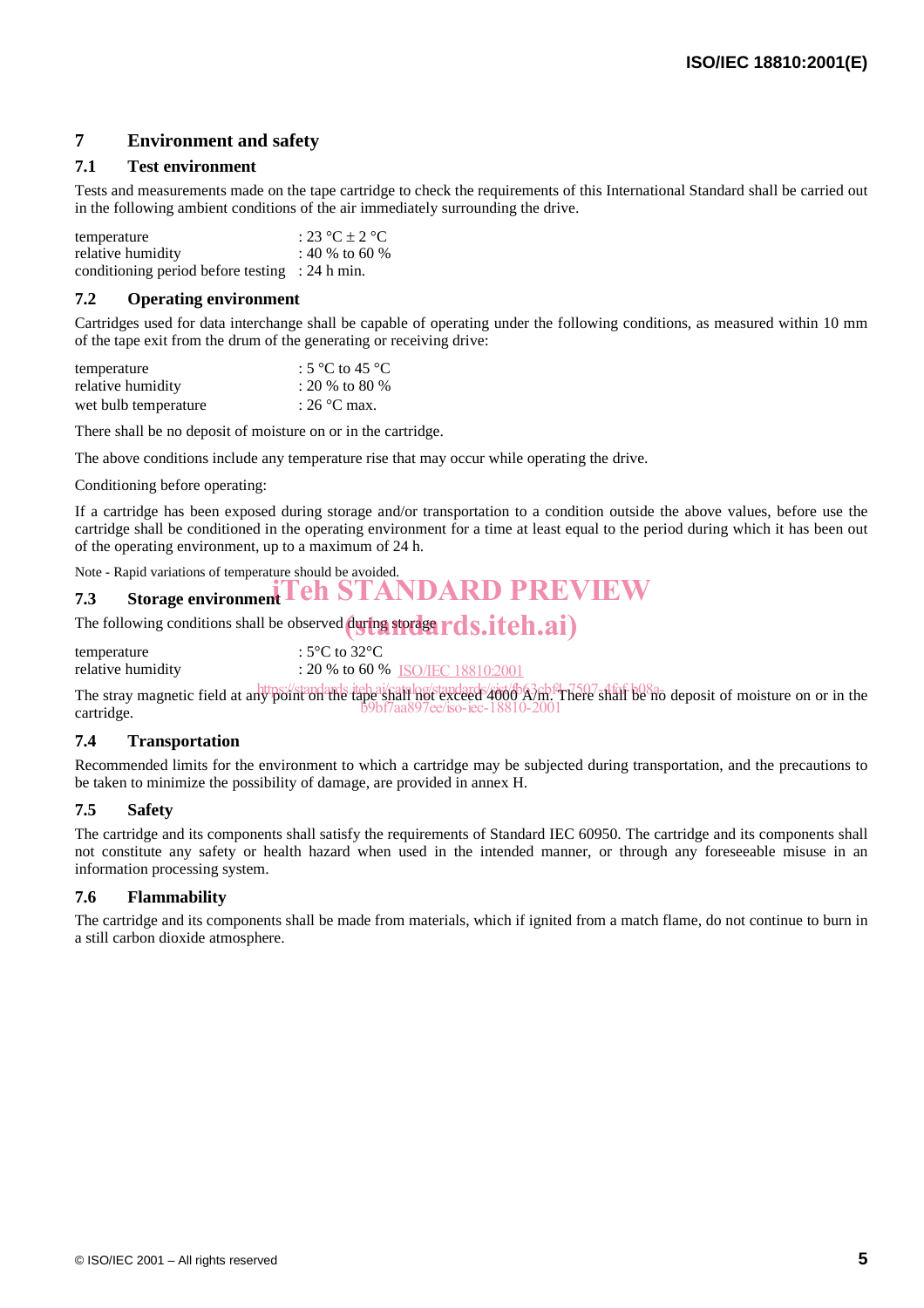#### **Section 2 - Requirements for the case**

#### **8 Dimensional and mechanical characteristics of the case**

#### **8.1 General**

Dimensional characteristics are specified for those parameters deemed to be mandatory for interchange and compatible use of the cartridge. Where there is freedom of design, only the functional characteristics of the elements described are indicated. In the figures a typical implementation is represented in third angle projection.

- Figure 1 is a perspective view of the cartridge seen from the top.<br>Figure 2 is a perspective view of the cartridge seen from the bott
- is a perspective view of the cartridge seen from the bottom.
- Figure 3 is a perspective view of Reference Planes X, Y and Z.
- Figure 4 shows the front side with the lid closed.
- Figure 5 shows the left side with the lid closed.
- Figure 6 shows the top side with the lid closed.
- Figure 7 shows the right side with the lid closed.
- Figure 8 shows the rear side with the lid closed.
- Figure 9 shows the bottom side, Datum and Support areas.<br>Figure 10 shows the bottom side with the lid removed.
- shows the bottom side with the lid removed.
- Figure 11 shows an enlarged view of the Datum and Recognition holes.
- Figure 12 shows the cross-sections through the light path holes, the Recognition holes and the Write-inhibit hole.
- Figure 13 shows details of the lid when closed, rotating and open.
- Figure 14 shows the details of the lid release insertion channel.
- Figure 15 shows the lid lock release requirements.<br>Figure 16 shows the reel lock release requirements
- shows the reel lock release requirements.
- Figure 17 shows the reel unlock force direction.
- Figure 18 shows the lid release force direction. Figure 18 shows the lid release force direction. **IDARD PREVIEW**<br>Figure 19 shows the lid opening force direction. **IDARD PREVIEW**
- 
- Figure 20 shows the light path and light window. Figure 20 shows the light path and light window.<br>
Figure 21 shows the internal tape path and light path.  $rds.iteh.ai)$
- 
- Figure 22 shows the cartridge reel and a cross-section of the cartridge reel.<br>Figure 23 shows a cross-section of the interface of the cartridge reel with the
- Figure 23 shows a cross-section of the interface of the cartridge reel with the drive spindle.
- Figure 24 shows the tape ages stands to determine alog/standards/sist/fb63cbf4-7507-4fcf-b08a-
- Figure 25 shows the Access Holes of the MIC on the rear side. 18810-2001
- Figure 26 shows the Access Holes of the MIC on the bottom side.

The dimensions are referred to three orthogonal Reference Planes X, Y and Z (see figure 3).

Plane X is perpendicular to Plane Z and passes through the centres of the Datum holes A and B.

Plane Y is perpendicular to Plane X and Plane Z and passes through the centre of Datum hole A.

Datum areas A, B and C lie in Plane Z.

#### **8.2 Overall dimension (figures 5 and 6)**

The length of the case shall be

 $l_1 = 62,5$  mm  $\pm 0,3$  mm

The width of the case shall be

$$
l_2 = 95.0 \text{ mm} \pm 0.2 \text{ mm}
$$

The distance from the top side of the case to Reference Plane Z shall be

 $l_3 = 15,0$  mm  $\pm 0,2$  mm

The distance from the rear side to Plane X shall be

 $l_4 = 47,35$  mm  $\pm 0,15$  mm

The distance from the right side to Plane Y shall be

 $l_5 = 13,0$  mm  $\pm 0,1$  mm